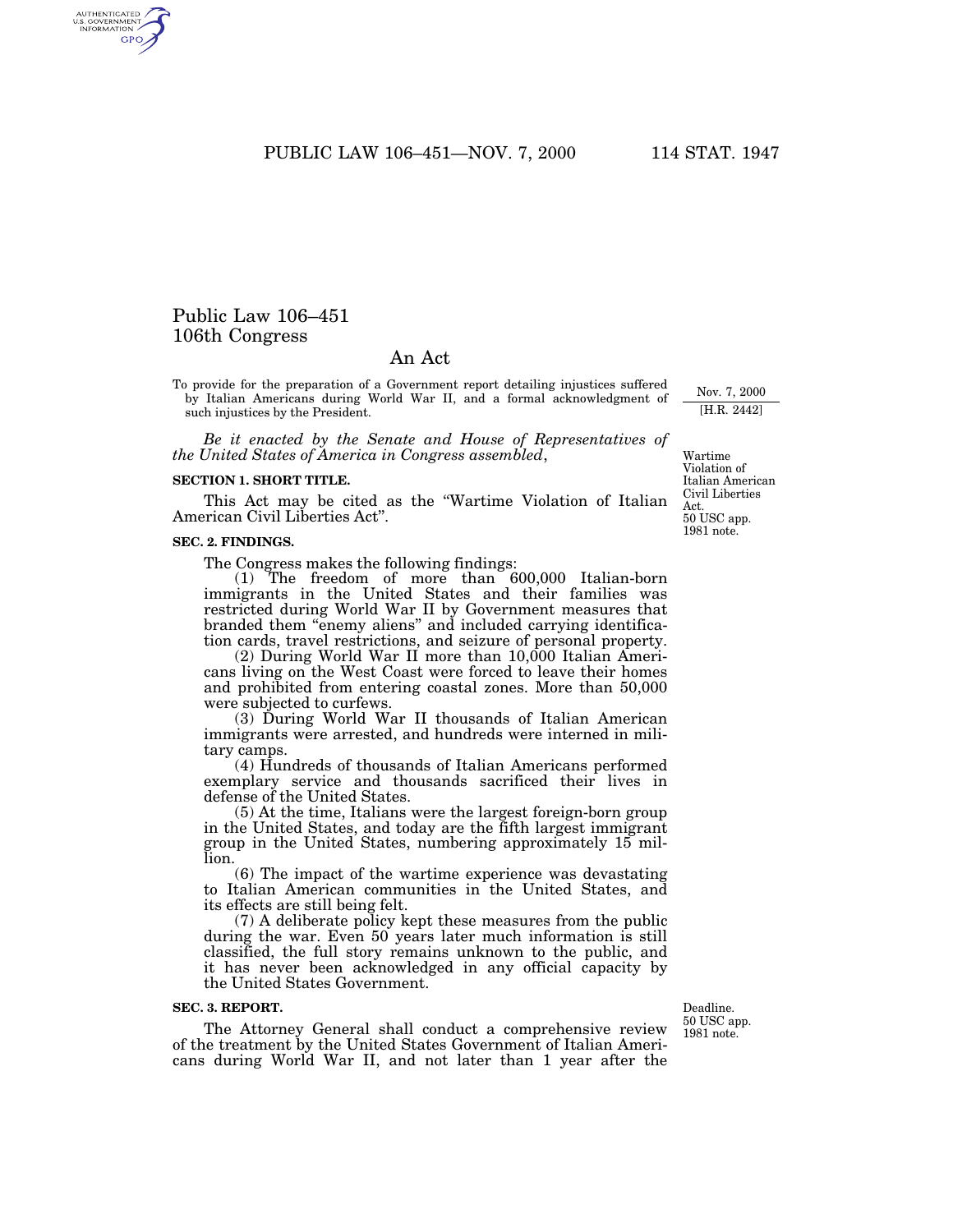date of the enactment of this Act shall submit to the Congress a report that documents the findings of such review. The report shall cover the period between September 1, 1939, and December 31, 1945, and shall include the following:

(1) The names of all Italian Americans who were taken into custody in the initial roundup following the attack on Pearl Harbor, and prior to the United States declaration of war against Italy.

 $(2)$  The names of all Italian Americans who were taken into custody.

(3) The names of all Italian Americans who were interned and the location where they were interned.

(4) The names of all Italian Americans who were ordered to move out of designated areas under the United States Army's ''Individual Exclusion Program''.

(5) The names of all Italian Americans who were arrested for curfew, contraband, or other violations under the authority of Executive Order No. 9066.

(6) Documentation of Federal Bureau of Investigation raids on the homes of Italian Americans.

(7) A list of ports from which Italian American fishermen were restricted.

(8) The names of Italian American fishermen who were prevented from fishing in prohibited zones and therefore unable to pursue their livelihoods.

(9) The names of Italian Americans whose boats were confiscated.

(10) The names of Italian American railroad workers who were prevented from working in prohibited zones.

 $(11)$  A list of all civil liberties infringements suffered by Italian Americans during World War II, as a result of Executive Order No. 9066, including internment, hearings without benefit of counsel, illegal searches and seizures, travel restrictions, enemy alien registration requirements, employment restrictions, confiscation of property, and forced evacuation from homes.

(12) An explanation of whether Italian Americans were subjected to civil liberties infringements, as a result of Executive Order No. 9066, and if so, why other Italian Americans were not.

(13) A review of the wartime restrictions on Italian Americans to determine how civil liberties can be better protected during national emergencies.

## **SEC. 4. SENSE OF THE CONGRESS.**

It is the sense of the Congress that—

(1) the story of the treatment of Italian Americans during World War II needs to be told in order to acknowledge that these events happened, to remember those whose lives were unjustly disrupted and whose freedoms were violated, to help repair the damage to the Italian American community, and to discourage the occurrence of similar injustices and violations of civil liberties in the future;

(2) Federal agencies, including the Department of Education and the National Endowment for the Humanities, should support projects such as—

Records.